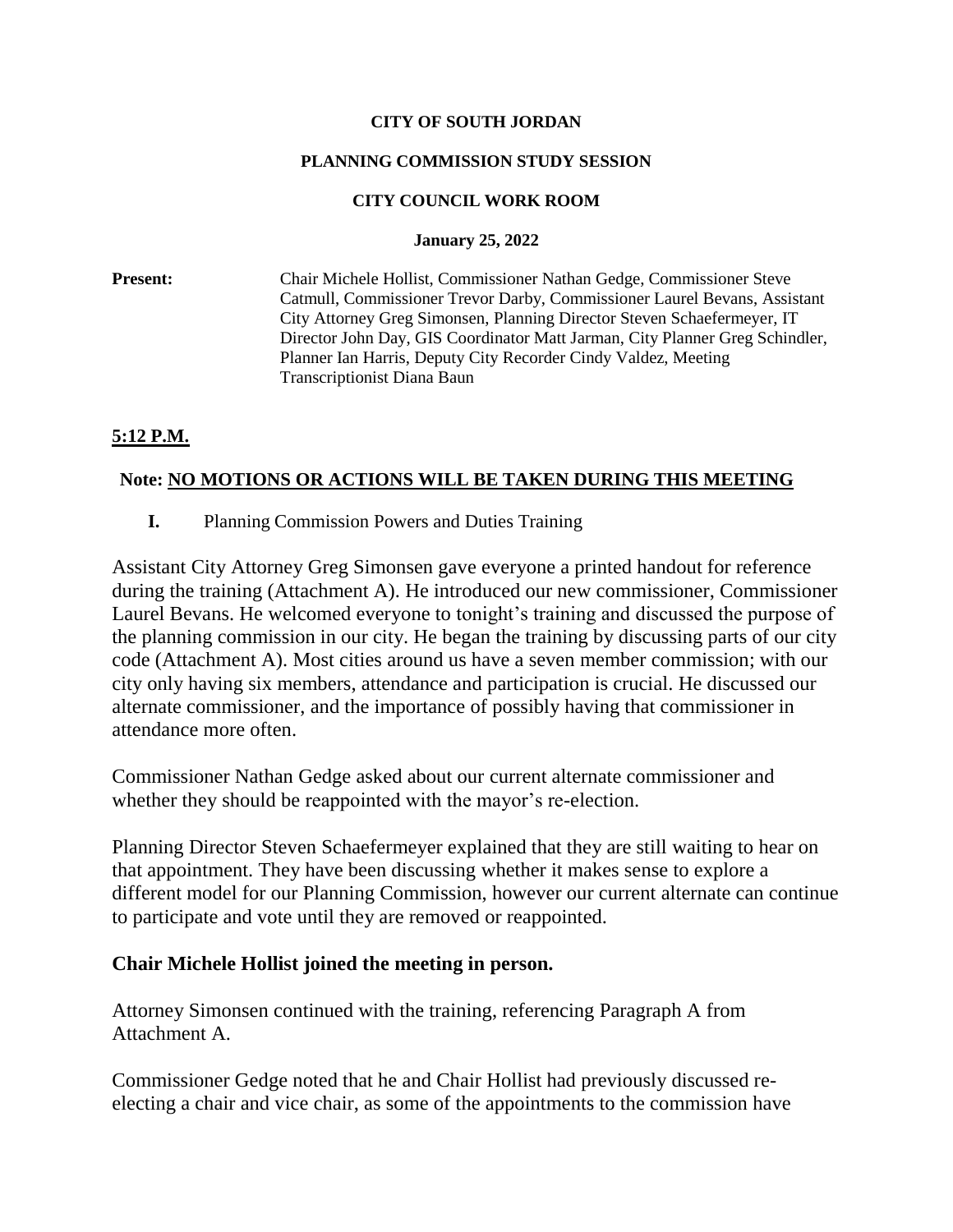changed.

Attorney Simonsen mentioned that other cities have a Book of Bylaws, he doesn't know of one available for our city. He did not say it was or wasn't needed, but pointed out that is a power the commission is afforded under the city ordinance.

Director Schaefermeyer said the city council has put together rules for other committees and boards, but the planning commission has always been treated a little bit differently.

Commissioner Gedge asked if the council had a book of procedures.

Director Schaefermeyer said the council generally follows Robert's Rules, as does the planning commission.

Commissioner Gedge said West Jordan's Planning Commission bylaws were based on their council's.

Attorney Simonsen referred back to Attachment A, and discussed the number of commissioners required for meetings and voting. He reminded the commissioners that if they attend a certain number of meetings they actually get credit for one hour of their training. He discussed outside boundaries and being familiar with the city's General Plan, including Daybreak and their plans. He suggested the commissioners visit areas on future agendas, familiarize themselves with what they will be voting on.

Director Schaefermeyer said the General Plan was updated recently. He had great plans over the last year to bring back pieces of it to the commission to discuss. The city's long range planner just quit, so he is open to questions and suggestions related to our General Plan.

Attorney Simonsen discussed zoning and suggested commissioners familiarize themselves with the zoning plans and rules since they are responsible for assigning and changing zones based on applications. He referred to Attachment A and discussed the planning commission's powers and duties in relation to zoning and the General Plan.

Chair Hollist asked if there was still any mixed use overlay on Redwood Road, or if that had all been cleaned up with the latest General Plan.

Director Schaefermeyer said it still exists; specifically, the village mixed use overlay exists only through development agreement. There is still some development happening, like Mo' Bettah's and the area by the District. Those buildings are very close to the street and that was a function of that zone; there is still more development to come in that area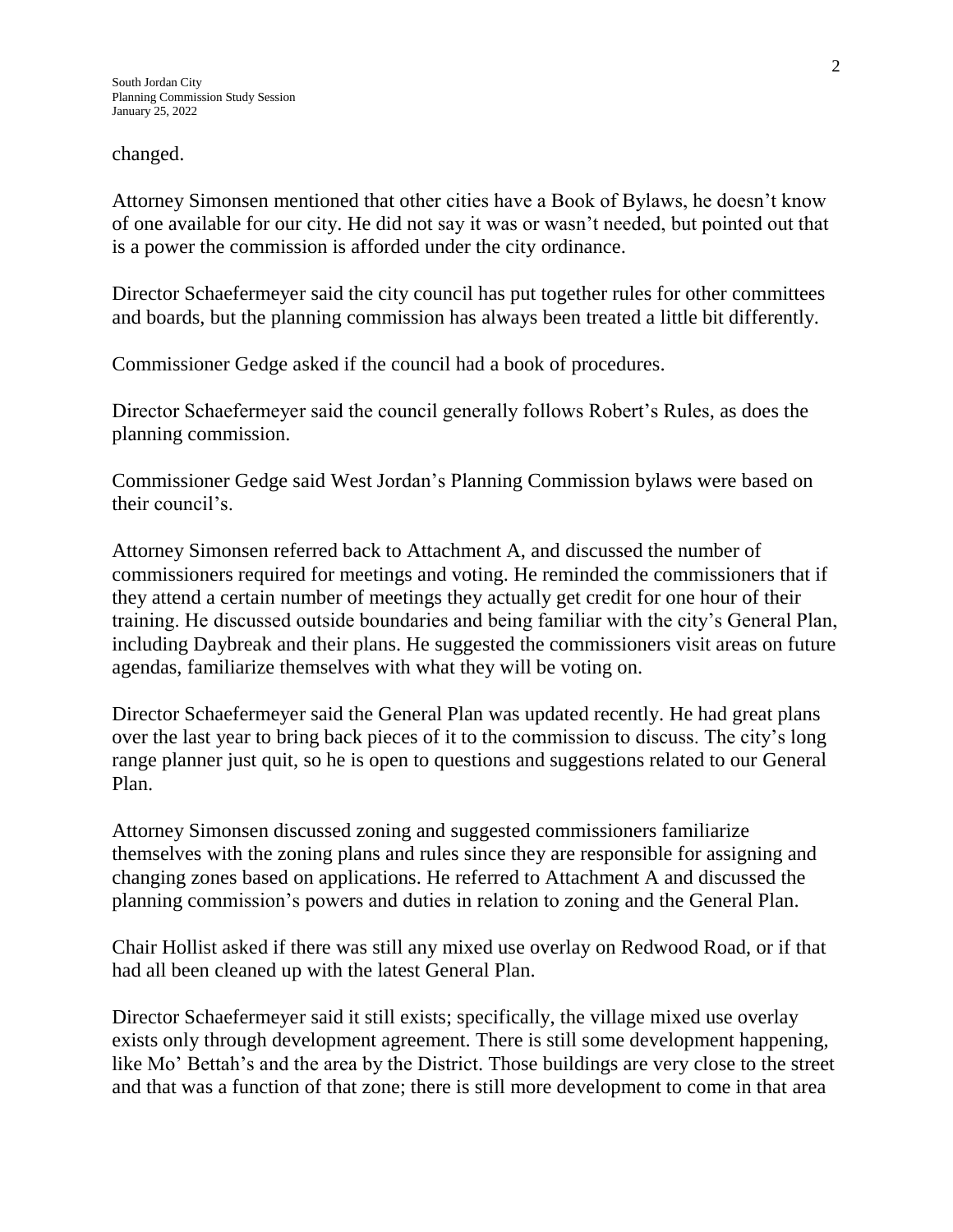and zone. They continued to discuss some homes that were part of the previous zone versus the newer zones, and that they are aware some of the neighbors aren't happy about the current and future construction under current development agreements.

City Planner Greg Schindler talked about the High Ridge Subdivision, that there was a promise of third acre lots near them, and the last commercial lot to be developed will be right next to a home.

Chair Hollist asked if they can suggest changes to the General Plan, or if they need to wait until review every 10 years.

Director Schaefermeyer welcomed those suggestions and ideas at any time, especially with all the growth. If they can stay ahead of the issues with amendments, and address them before they become an issue, it makes things much easier. It's hard to stay up to date with long range planning and our current development. He comes from a legal background and he considers the city staff and council as his clients. Many planning departments consider themselves the experts, but he wants to hear from everyone here what they think the city should be. He wants to do his best to balance what the city council, city manager and staff are telling him so he can try and figure out what they should be doing.

Commissioner Steven Catmull asked if they could see what comments were made on previous surveys.

Director Schaefermeyer said he believes they have all been made public. He said they wouldn't be surprised by the comments, they get blamed for all kinds of problems they didn't create like density and growth.

Commissioner Catmull discussed seeing more drive thrus in our city, and how things are changing.

Attorney Simonsen discussed the changes and amendments section from Attachment A, noting that everything has to come through the planning commission before being approved by City Council. He discussed the legislative changes on ADUs that came before the planning commission first, and reminded them that they can be the ones that originate consideration and changes in the ordinances. This is basically volunteer work, and they can spend as little or as much time as they choose. He discussed Section E, Subdivision Control, from Attachment A. He moved into conditional use permits and what they are for, he also talked about reasons for denial. He moved on from the handout and began referring to the book, "Ground Rules: Your Handbook to Utah Land Use Regulation; Written by Craig M. Call, J.D." He referred to page 82 and discussed the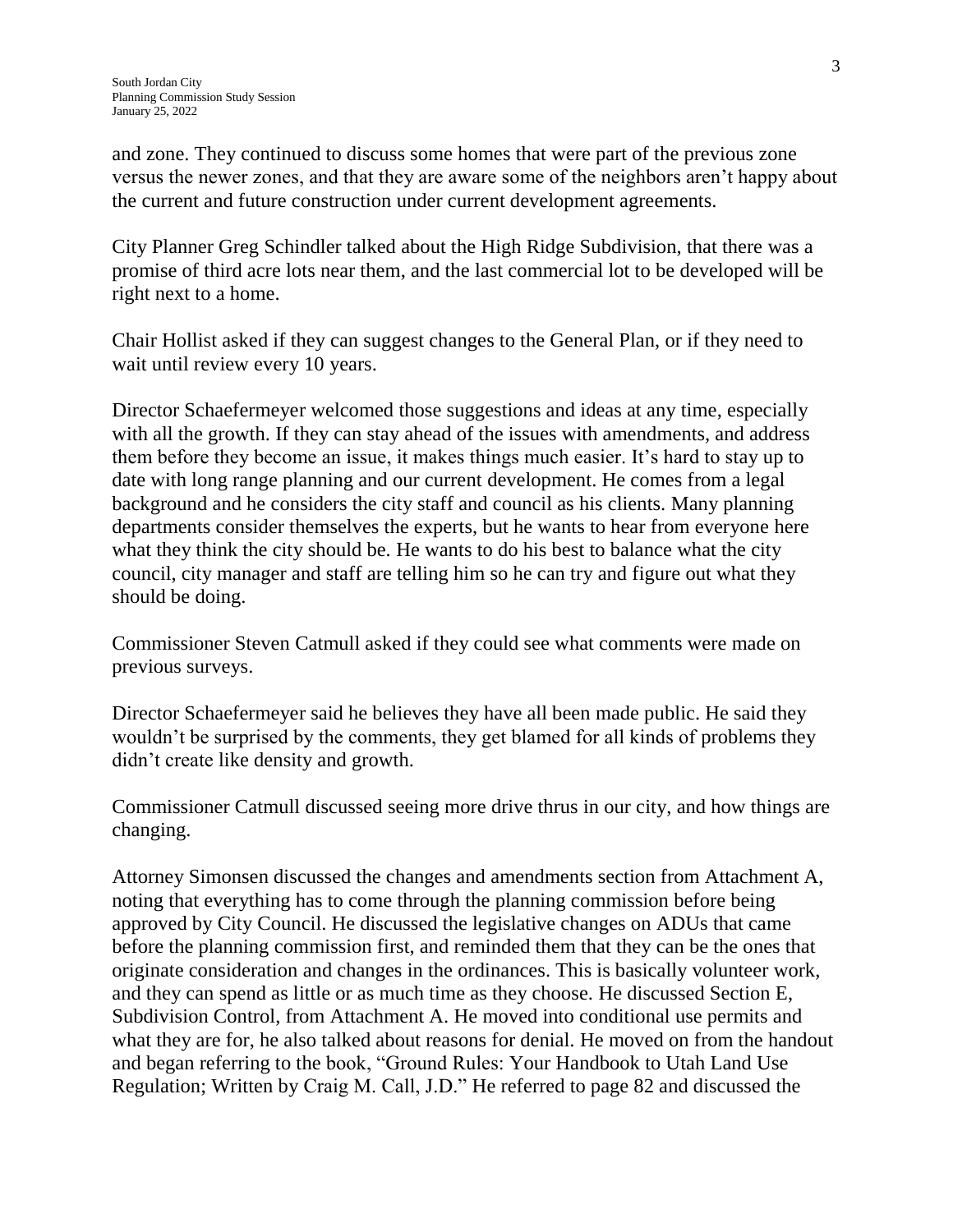review and uses of conditional use permits. Page 83 states "the presumption is that the use should be allowed since the ordinance would not provide for a use if the use were not deemed desirable in the first place. The decision as to whether the use is appropriate in the zoned area has already been made by the municipal council. When an application is filed for the permit, the time has passed to determine whether the proposed conditional use is appropriate for the zone." As an example, he brought up the recent proposal for the Kum & Go off of 9800 S and Redwood. Many residents came in to oppose the gas station; they brought up benzene and one resident read some articles about it. They just wanted the gas station denied, however the zoning had already taken place so it really wasn't within the planning commission's power to deny the permit unless there had been something illegal or otherwise inappropriate proposed.

Commissioner Gedge said there were many comments that night, and asked if it would be appropriate for the chair to interject after the first comment and remind the public that they are able to give their testimony, however a gas station has already been approved.

Attorney Simonsen referenced page 85 and the response from the court of appeals in Utah regarding the case of Davis County vs. Clearfield City. The opposition of neighbors is not one of the considerations to be taken into account when determining whether to issue a development permit. On the other hand, if the neighbor presents scientific studies and substantial evidence, then it can be discussed and considered. The planning commissioners are not elected officials, they follow the law and if the residents don't like them that's okay.

Commissioner Gedge asked if the staff report could highlight when a topic has been previously debated and approved by the city council for a zone, and remind everyone that it's just another application for something that had already been approved.

Chair Hollist compared it to the noticing they were doing for Daybreak agenda items, to remind residents of the commission's limitations and powers.

Director Schaefermeyer said that something like a development agreement would already be in the staff report, but he may need to look at addressing things differently to help. Many times, staff has already met with the residents, explained the reasoning, and the residents still show up and complain.

Attorney Simonsen suggested having a statement of the standard in the staff report, and expanding it a little more before reading it to the public; that way the public is aware of the conditions that have to be followed. Attorney Simonsen mentioned the end of page 83, which states "if no conditions can be imposed to mitigate the negative aspects, then the conditional use permit may be denied, but only based on the record including findings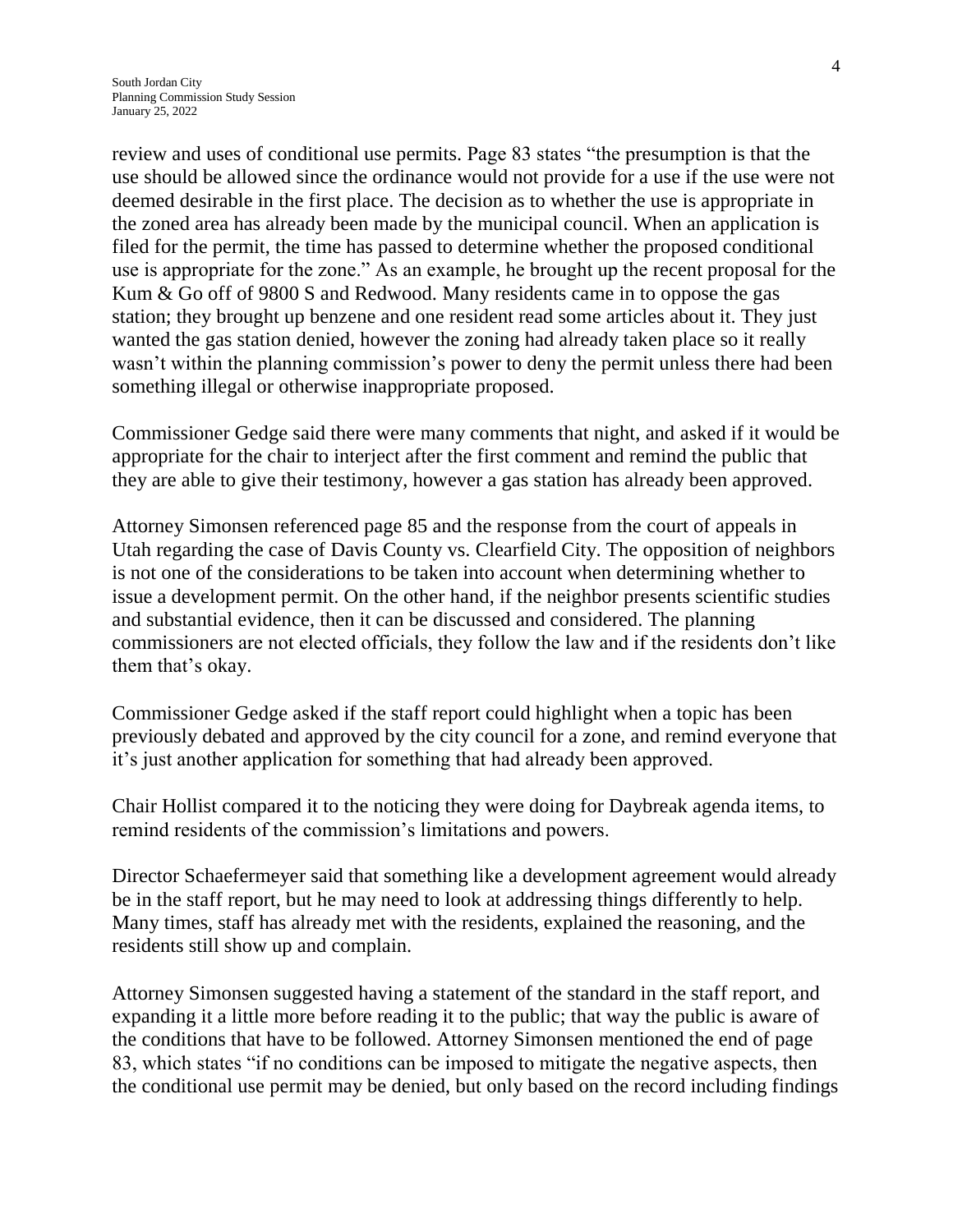of fact on substantial evidence supporting the denial." To deny a conditional use permit, the commission has to say something like "I have heard and am persuaded by the following evidence that was presented…" and indicate which study or expert findings proved it necessary to impose a condition, and what the condition is. If they are going to deny it, that needs to be spelled out in detail. Page 97 talks about a variance case, Wells vs. Salt Lake City Board of Adjustments, and it explains why giving those details for denial or condition are so important. One day this will happen here, where someone presents good evidence but something has to be denied on a conditional use permit, and we will have to provide a record of reasons for our decisions. On page 99 it reads "According to the court, if the board wanted its decisions upheld it had no choice but to provide the required findings." In other words, you have to create a record of why you did what you did. In the case above, the case went to an appeals court where the appeal was upheld because there was "no evidence in the record that the board had individually considered each of the statutory requirements." On page 100 it notes that a few years later the variance was requested a second time and the board did things correctly, placing the findings, backed by substantial evidence, in the record. He then went on to discuss substantial evidence, and what it is and is not. Ninety percent of every objection is going to have someone complaining "it will add to the traffic;" that is not substantial evidence. It would be different if they hired a traffic engineer to come out and do a study on the traffic, and they brought those findings while explaining the problems they are worried about in the future. In his opinion, reading an article about benzene on the record is probably not substantial evidence, as it is just hearsay. Hearsay is when the person giving the information is not a first person witness, they are getting the information from someone else. Hearsay is less substantial, and may be even to be excluded from the commission's minds as they consider evidence.

Commissioner Trevor Darby asked what level of detriment has to exist to deny a permit. If it makes someone uncomfortable, or causes them to be delayed five minutes a day, that doesn't seem like it's enough detriment; is there a standard that qualifies something as detrimental and big enough to justify denial.

Attorney Simonsen referenced page 84 and the Davis County vs. Clearfield City case. Davis County proposed using a remodeled home as a treatment center for those suffering from substance abuse. This is not a great example because substance abuse cases have their own set of rules, but this addiction recovery center was denied. The court said "in stating that the denial was arbitrary, capricious and illegal the court of appeals stated 'nowhere in the transcripts is there believable information or evidence on which the Clearfield City Council could have rationally believed that the proposed mental health facility would pose any special threat to Clearfield City's legitimate interest.' The court also went on to find that the maps presented and relied upon were arbitrarily drawn and were not presented or explained to the public. With regard to concern over real estate values, no studies were made and no opinions were given by professional real estate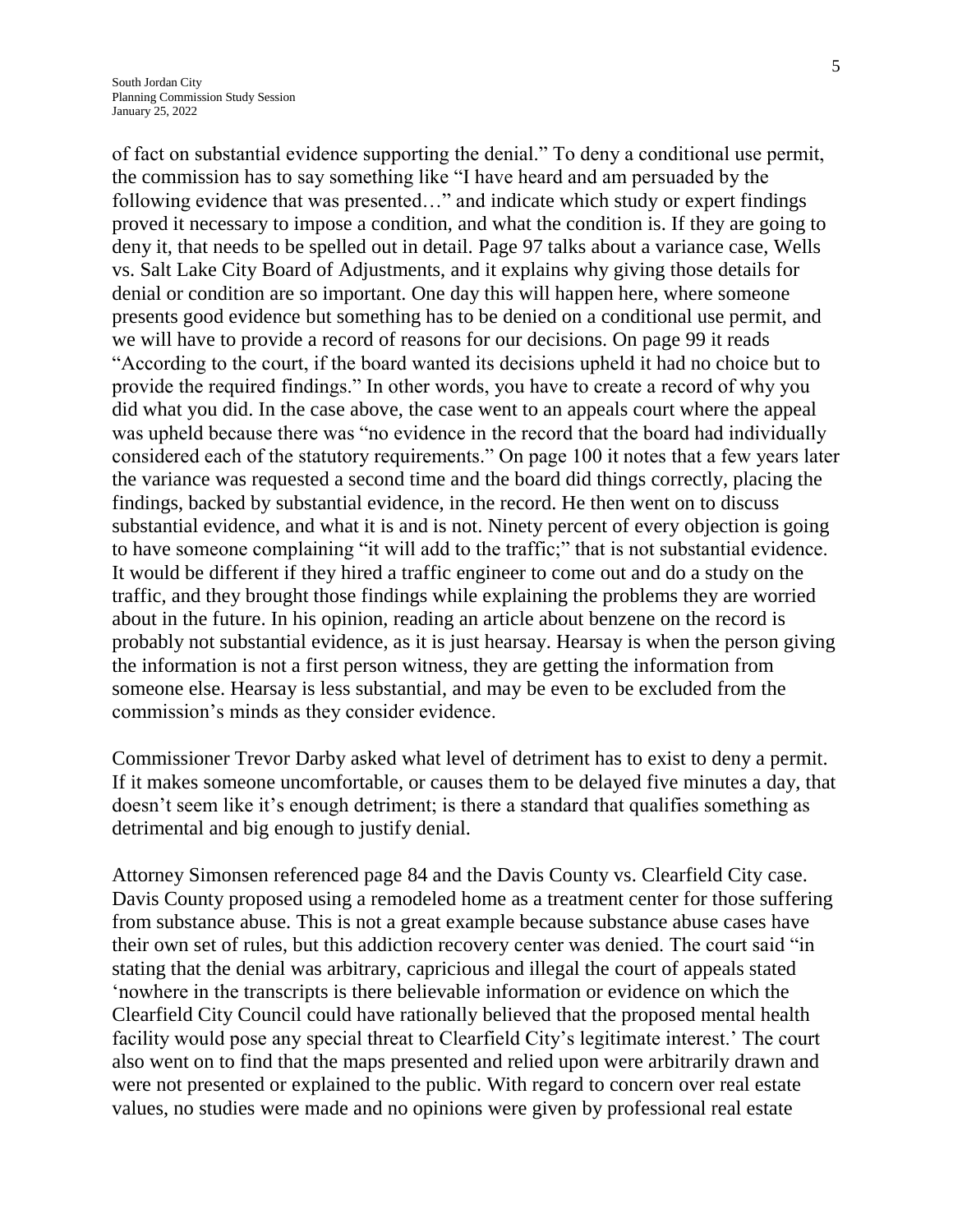appraisers, nor was there any credible evidence of reduced property values produced in the hearing. The opposition did not have factual support in the vague reservations expressed by either the single-family owners or the commission owners. The reasons did not justify denial of the permit, even though they would have been legally sufficient had the record demonstrated a factual basis for them." Decisions made by the planning commission are available for public viewing, and they will have to justify their decisions and make sure those reasons are on the record. They have to decide if they were convinced of the danger through hard, substantial, scientific evidence; not an article from Facebook or something a member of the public expressed personal concern about.

Commissioner Darby asked if the two questions "does it propose a legitimate threat to someone's interest, specifically health, welfare or economic" and "is there legitimate, documentable proof to these expected damages" would get him to the right place to determine detriment.

Director Schaefermeyer said those questions would definitely get them closer to a good decision. He has also heard it argued that not only do they need to answer Commissioner Darby's questions above, but they should also be able to point to something in the ordinance that shows the city even cares about the issue at hand. Certainly having evidence from the city code or General Plan that the issue is something the city cares about would make a difference.

Commissioner Darby thanked them for that information. They get many conditional use applications where they hear a lot of emotional hearsay, like the example of saying "I've seen kids almost get hit by cars." The reality is most of us have, and a building being applied for isn't even built yet, so it clearly didn't cause the problem.

Director Schaefermeyer said the reality is that fear is not substantial evidence, and a lot of what they hear is fear based.

Chair Hollist asked about personal experience and how important that is.

Attorney Simonsen said personal experience can be evidence, that is one reason why he encouraged the commissioners to get out into the city and look around.

Chair Hollist said that since the meeting two weeks ago she has been counting drive thrus. She did find a drive thru that had 18 cars in it, and she realized that it does happen.

Attorney Simonsen said to imagine you were in front of a judge, and you've gone on the record saying you denied a conditional use permit because you drove past a random location that had 18 cars in the drive thru. Do you think the judge would be persuaded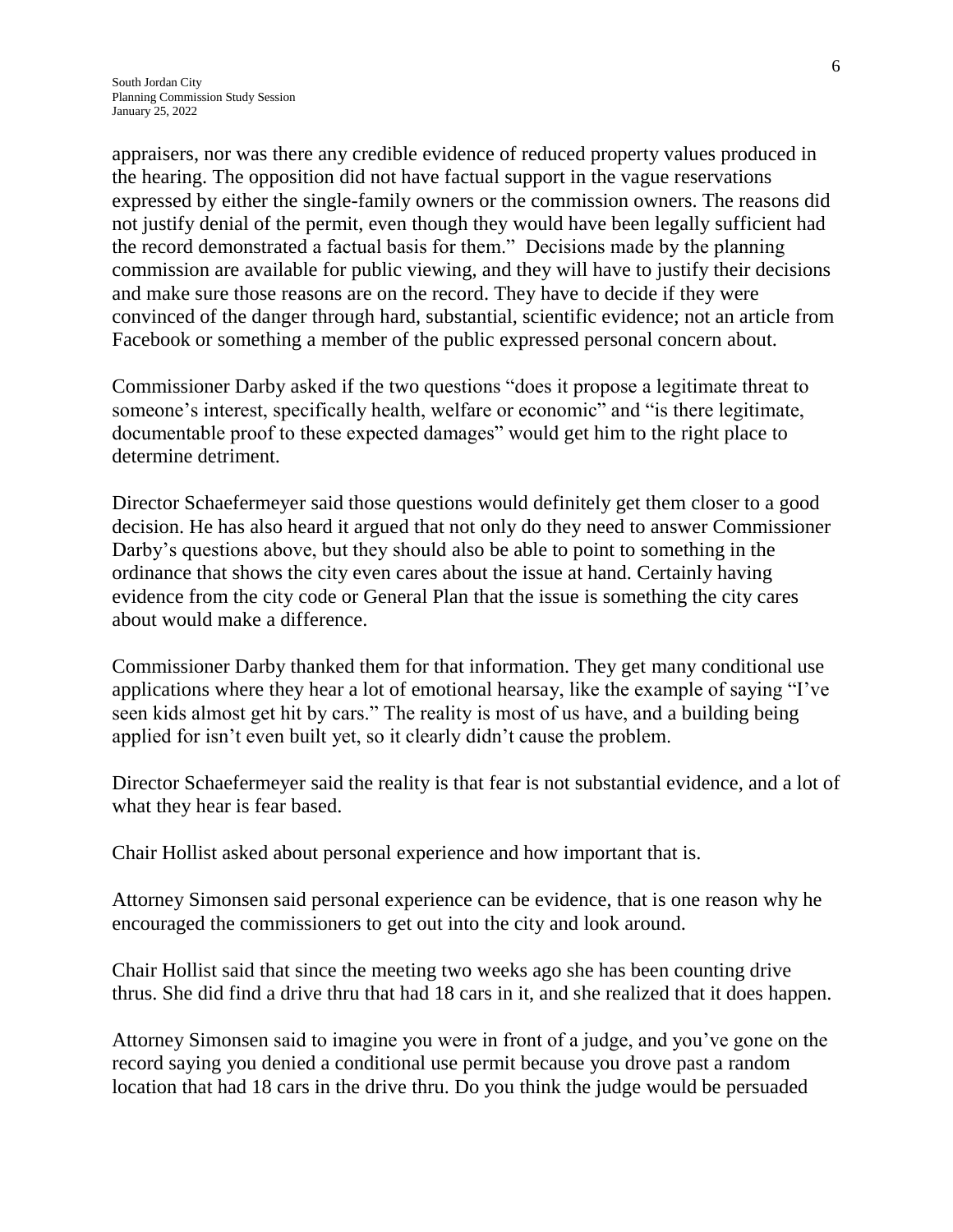that you acted reasonably in denying a conditional use permit for a use that was previously zoned for that area because of that one piece of evidence; he thinks it would take more than that.

Commissioner Catmull asked to discuss the fact that conditional uses live with the land, and the variety of futures that exist; how do they navigate that situation.

Chair Hollist asked additionally for guidance as to what they can implement to mitigate. She thinks it is not likely they will outright deny a permit, but assistance with mitigation would be helpful.

Attorney Simonsen said that's just about impossible to predict in advance.

Chair Hollist mentioned the Kum & Go permit, they put in a condition for a higher fence. She then asked what would have happened if the applicant had said they didn't want to do it; could the commissioner have still said "sorry, but we still feel like this is appropriate with a mixed zone."

Attorney Simonsen said yes, as long as they have the evidence to back it up, they have the right to impose conditions. He pointed to page 85, related to the same case discussed above, where it says "Local government must rely on facts, and not mere emotion or local opinion, in making such a decision."

Chair Hollist asked if they are allowed to ask questions during this training about issues being presented tonight.

Attorney Simonsen said he believes those questions should be discussed during the regular meeting. If she wanted to ask him or one of the planners a question during the meeting, so it's on the record, that is certainly okay.

Planner Schindler said he is sure they will have questions on the first item on the agenda.

Chair Hollist asked about appropriate mitigations for safety concerns. If our land use plan points to wanting two places to enter and exit residential neighborhoods, but there is only one, are they allowed to impose special conditions in that case to ensure the road is always clear.

Planner Schindler asked everyone to consider that this specific subdivision was approved with the one entrance, and now we're going to punish a development with the proper zoning for something they have no control over. It should have had a second exit, but it has been there for 45 years and it never happened.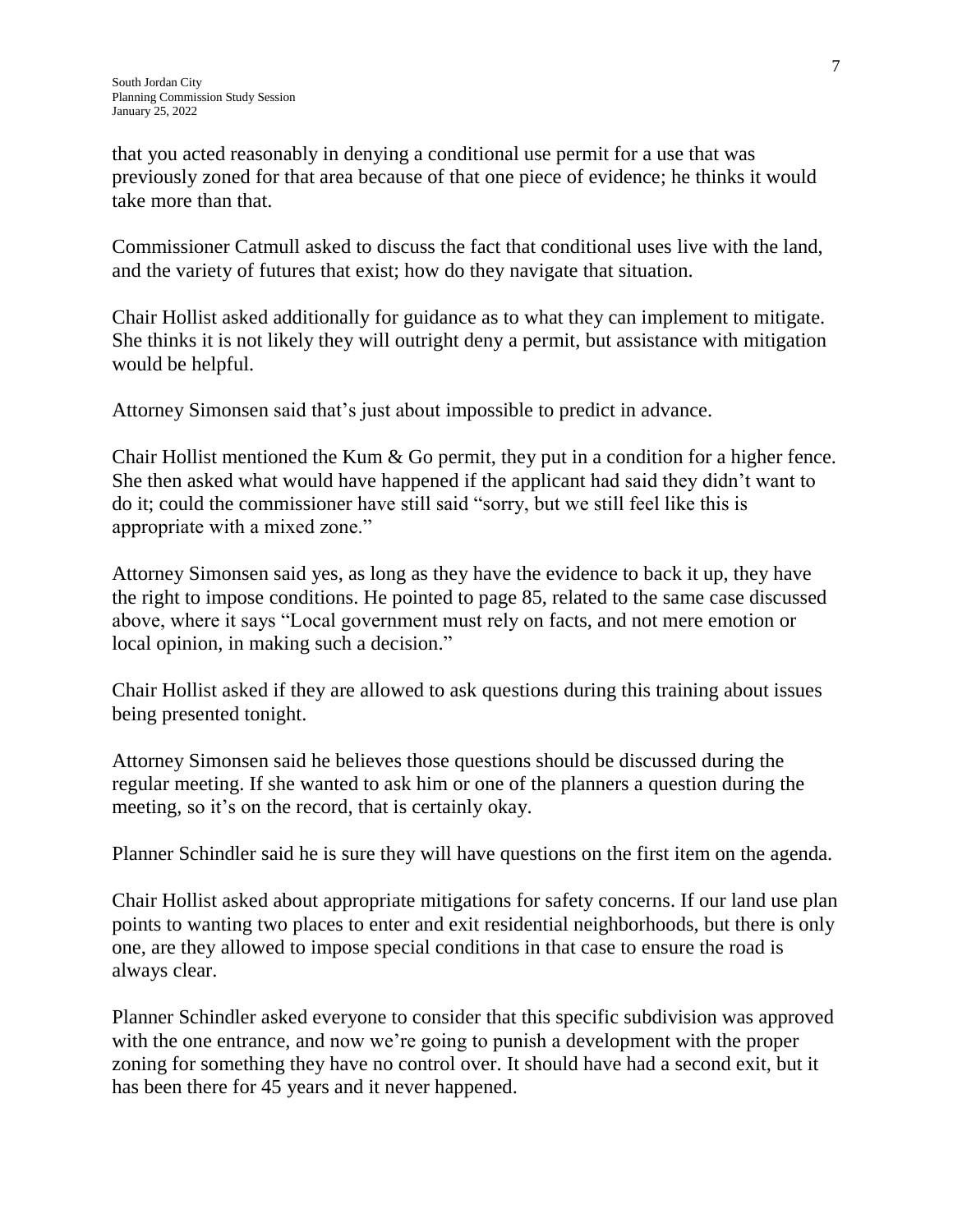Attorney Simonsen suggested using the minutes from the last meeting, specifically looking at the public comments, and deciding whether residents presented substantial evidence of a harm or detriment that is reasonably likely to occur. Evaluate what was said, line by line, and decide if it was just fear. If not, was it hearsay, was it backed by facts or actual evidence that you would be willing to put on the record for a "no" vote and feel confident that when it goes before a judge he will note that your decision was based on specific reasons. He is not telling the commission it is one or the other in this case, he is simply recommending they look at the public's comments and decide for themselves what the basis of the concern is. He referenced page 86, under Tips for Participants where it says "Conditional uses are often used, but not understood. There is a tendency, by members of the planning commission or legislative body that once a matter of some discretion is before them, to act as if they had legislative discretion and therefore that they may impose any decision they consider desirable; as shown in the Clearfield case, that is not true. As an applicant that wants your application for a conditional use permit to be approved, come prepared for factual evidence supporting the application." That often doesn't happen, most of the time the applicant comes in and thinks that since they got a favorable recommendation from the staff, things will be fine. The night of the hearing all the neighbors show up and raise issues that the applicant might not be prepared to respond to. Additionally, the book's author continued with "If you are among the citizen planners involved, don't deny the application unless you have evidence to support your denial. With a conditional use permit application question, what you are addressing is not 'why,' it's 'why not.'" In other words, if you intend to deny a conditional use permit application, make sure you have evidence to support that you cannot mitigate the significant anticipated detrimental effects. If a resident says there is going to be more traffic, that probably is not significant enough to justify a denial. He would hope our land uses are bringing in more traffic, as he would hate to be a store that didn't do that.

Chair Hollist said this is talking about denying, but she is more interested in the mitigation.

Director Schaefermeyer said that from a staff perspective, it's helpful for commissioners to say there might be a detrimental effect, and that the commission would like to see "X" brought back to them. It's difficult, from the staff perspective, when they feel they've brought something worthwhile back to the commission, and it doesn't appear to be enough. If they've done something that initially wasn't enough, he asked the commission to share that with them. Sometimes staff can have offline conversations with the applicants when they aren't in the heat of the moment; they want to get their permit approved and their project to turn out well, so they're more willing to agree to additional terms at that time. Then, when staff brings things back to the commission, even if the neighbors still aren't happy, the commission feels like they've come to some sort of resolution.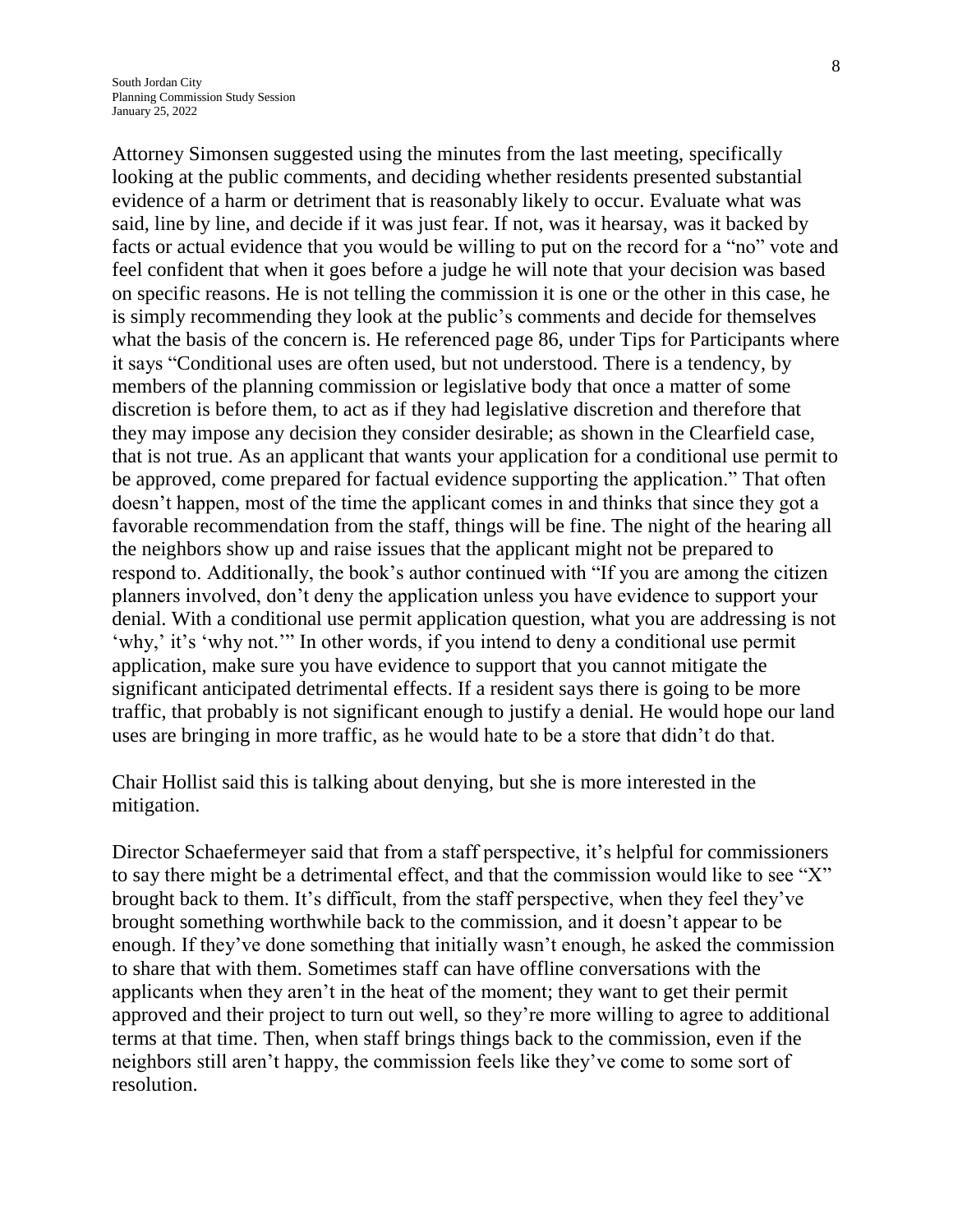Attorney Simonsen will try and get some ideas of mitigation to the commission in the future, things like limiting operating hours.

Chair Hollist asked if they are even allowed to limit those hours, as she thought that was against the rules.

Director Schaefermeyer said we need to ask what we are limiting, what's the harm we are trying to avoid by limiting those hours for this applicant, especially when the business across the street or in a nearby property doesn't have the same restriction. As staff, trying to have those conversations up front with the property owner can be difficult as the applicant can usually look at similar businesses that do not have a conditional use permit and say "they can do it, why can't I." If something is really a concern for the city, like properties near homes, why don't they just restrict it across the board.

Planner Schindler said they have chosen to limit hours of operation in the past on things like gas stations with carwashes attached that are right next to a residential zone, but it's usually due to a noise issue next to a residential area.

Attorney Simonsen said we don't have billboards here, but he used to represent a billboard company and he was in a hearing where someone came in and said the billboard shines in their window at night and keeps them and their baby up; that is a firsthand witness to a problem.

Chair Hollist mentioned that it was after the fact.

Attorney Simonsen said that may be, but conditional uses can be amended.

Commissioner Catmull asked who could amend or revoke a conditional use permit.

Director Schaefermeyer said the revocation process is outlined already, he believes it goes to the city council.

Commissioner Catmull thought that was only an option if they failed to meet a condition.

Director Schaefermeyer said that if they failed to meet a condition, the city can revoke their permit after going through an analysis. There is a process for that, but it's along the same lines that get us to a condition in the first place. Now they are considering whether this is just because this use is there and annoys somebody, or is it because they really aren't following a condition that was imposed.

Planner Schindler asked about what happens if something new comes up after it's built; it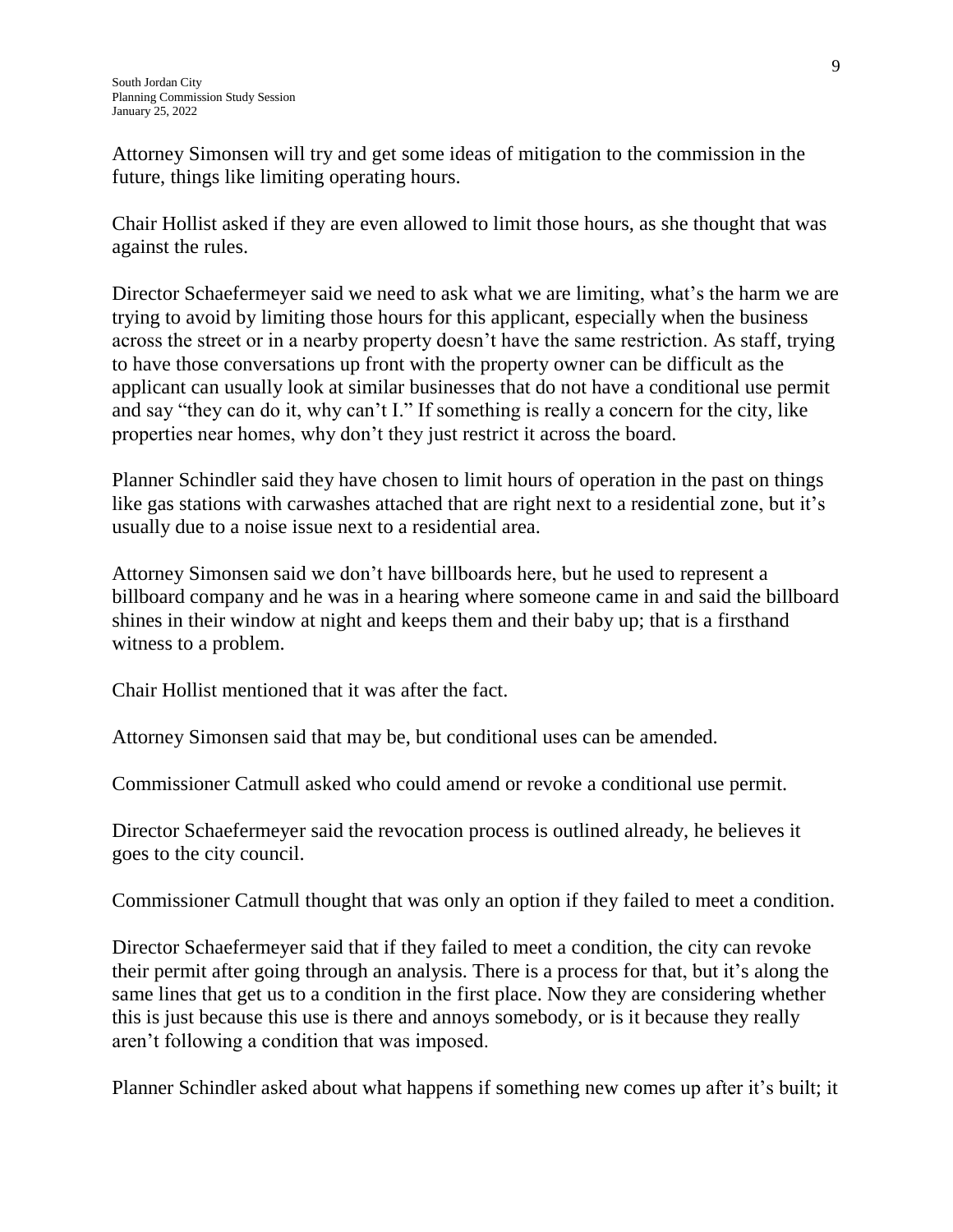wasn't added as a condition because it wasn't anticipated as a detrimental effect.

Attorney Simonsen said he will research that, but his initial impression is that if something has been approved on a conditional use permit the city can come in and ask that the permit be modified; again, he will need to do some research and get back to everyone on the exact answer. He closed by mentioning page 86 and a paragraph that addresses the question on how much evidence is enough. The author writes "Remember that substantial evidence means one, beyond a scintilla of evidence, and two, that a reasonable mind would accept the evidence as adequate to support a conclusion." This commission is comprised of reasonable people, he thinks if they state on the record their reasons for what they're doing, generally they will be able to state a reasonable purpose. Remember, if no one has bothered to present evidence in front of them, as is commonly the case, they will probably need to approve the permit.

Director Schaefermeyer said this is why they are trying to get away from conditional uses in the code. The better thing to do, as a commission and a city council, is to decide if a use is appropriate in a specific zone. Then, there would be mitigation included in the code for certain uses, avoiding the process of finding detrimental effects. Anyone could go to a table in the code and indicate what is needed for the situation up front, so that anyone applying for that use will know what needs to be provided to the city.

# **ADJOURNMENT**

Planning Commission Study Session adjourned at 6:22 P.M.

**This is a true and correct copy of the January 25, 2022 Planning Commission Study Minutes, which were approved on February 8, 2022. Cindy Valdez Deputy Recorder**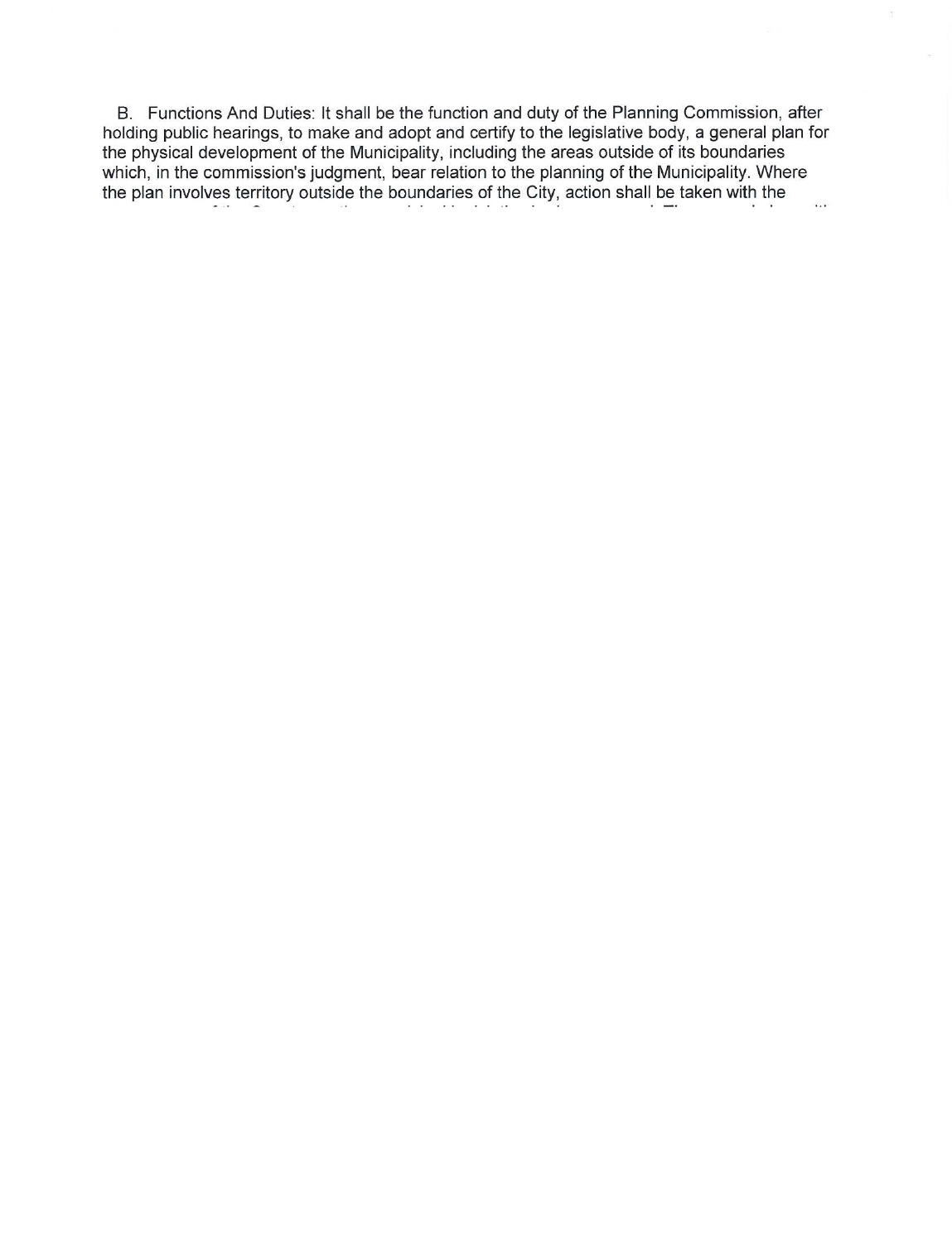such action, the City Council shall hold a public hearing thereon, and that such proposed addition to or modification of the official map shall be submitted to the Planning Commission for its approval. In the event of Planning Commission disapproval, such additions or modifications shall require a favorable vote of not less than a majority of the membership of the City Council. The placing of any street or street lines upon the official map shall not in and of itself constitute or be deemed to constitute the opening or establishment of any street or taking or accepting of any land for street purposes. In order to preserve the integrity of the official map, no permit shall be issued for any kind of building or structure or part thereof on any land located between the mapped lines of any street as shown on the official map. Any person aggrieved by his inability to obtain such permit may appeal to an Appeal and Variance Hearing Officer. (Ord. 2014-05, 2-2-2014; amd. Ord. 2016-19, 8-2-2016)

E. Subdivision Control: From and after the time when the Planning Commission shall have adopted a major street plan and shall have certified the same to the City Council, no plat of a subdivision of land lying within the City shall be filed or recorded in the County Recorder's Office until it shall have been submitted to and approved by the Planning Commission and such approval entered in writing on the plat by the City Attorney, the City Engineer, the Planning Director and the Mayor. The filing or recording of a plat of a subdivision without such approval shall be void. The Planning Commission shall prepare regulations covering the subdivision of land within the City. The City Council shall hold a public hearing on the subdivision regulations and thereafter may adopt said regulations for the City. Whoever being the owner of or agent of the owner of land located in the subdivision within any area of the City for which a major street plan has been adopted by the Planning Commission and the City Council, except for land located in a recorded subdivision, transfers and sells such land without first preparing a subdivision plat and having such plat approved by the City and recorded in the Office of the County Recorder, shall be guilty of a Class C misdemeanor for each lot so transferred or sold; and the description by metes and bounds in the instrument of transfer or other documents used in the process of selling or transferring shall not exempt the transaction from such penalties, except that in subdivisions of less than ten (10) lots, land may be sold by metes and bounds. without the necessity of recording of plat if all of the following conditions are met: (Ord. 2014-05, 2-2-2014; amd. Ord. 2019-01, 3-5-2019)

1. The subdivision layout shall have been first approved in writing by the Planning Commission;

2. The subdivision is not traversed by the map lines of a proposed street as shown on the official map or maps of the City, and does not require the dedication of any land for street or other public purposes; and (Ord. 2014-05, 2-2-2014)

3. If the subdivision is located in a zoned area, each lot in the subdivision meets the frontage, width, density and area requirements of the land use ordinance or has been granted a variance from such requirements by an Appeal and Variance Hearing Officer. The City may enjoin such transfer or sale by action for injunction or may recover the said penalty by civil action. (Ord. 2014-05, 2-2-2014; amd. Ord. 2016-19, 8-2-2016)

4. The Planning Department has provided notice as required by this title and the State Code. (Ord. 2014-05, 2-2-2014; amd. Ord. 2019-01, 3-5-2019)

F. Inspections: The Planning Commission, its members and employees and staff, in the performance of its functions, may enter upon any land at reasonable times to make examinations and survey and place and maintain necessary monuments and marks thereon.